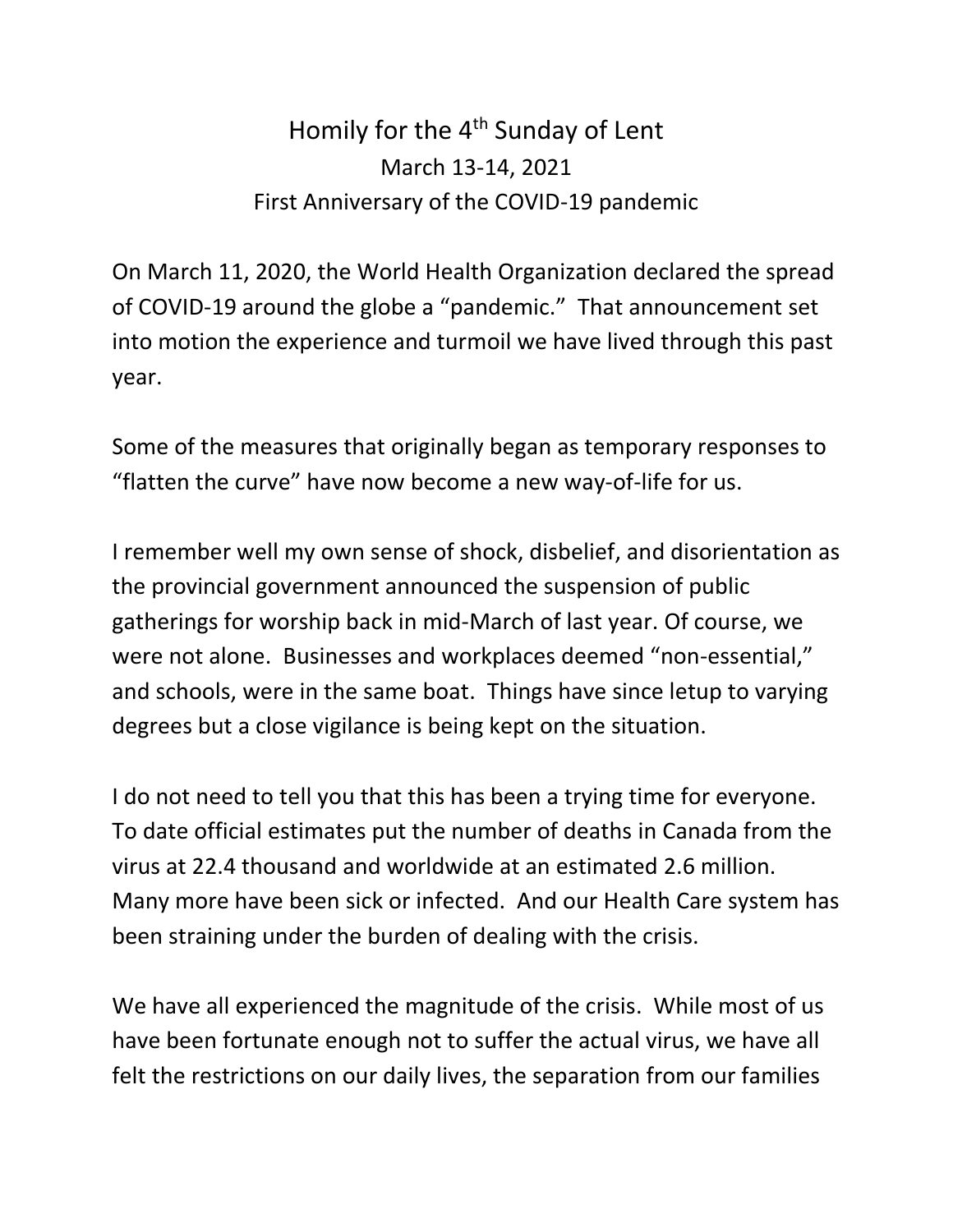and friends, and the anxiety that comes from wondering how this will all play out.

But we have also experienced the wonderful blessing that can be family, friends, neighbours and fellow parishioners who have come forward in this time of need. And God bless our frontline workers.

This time has been a challenge to our parish and sacramental life. Many parishioners have experienced a long fast from the Eucharist and missed personal contact with fellow parishioners. Fortunately, our Sunday Mass is online and we have various online devotions and activities that one can join.

Both the Knights of Columbus and Catholic Women's League have been proactive in contacting and having virtual meetings with their members and engaging in creative ways of connecting with others.

I want to take this time to thank some of the people who have made it possible for our church to stay open and to reach out to its members. These include Daniel and Divina Hogan, Ming and Catherine Leung; my staff Franca Morrison and Steve Short; Deacon Victor, Pearl Beausoleil, Laura Recoskie, Teresa Wong, Lynn dal Farra, and Angela Beimers; Jack Belletrutti and other members of the Knights; Rosemary Fikis, Audrey Wojcik and other members of the CWL; Joanne Parenteau and Jamie Burnette, our readers, and all those precious volunteers who have been faithfully greeting and ushering the parishioners at Mass. If I have forgotten anyone please forgive me but know that your help is truly appreciated.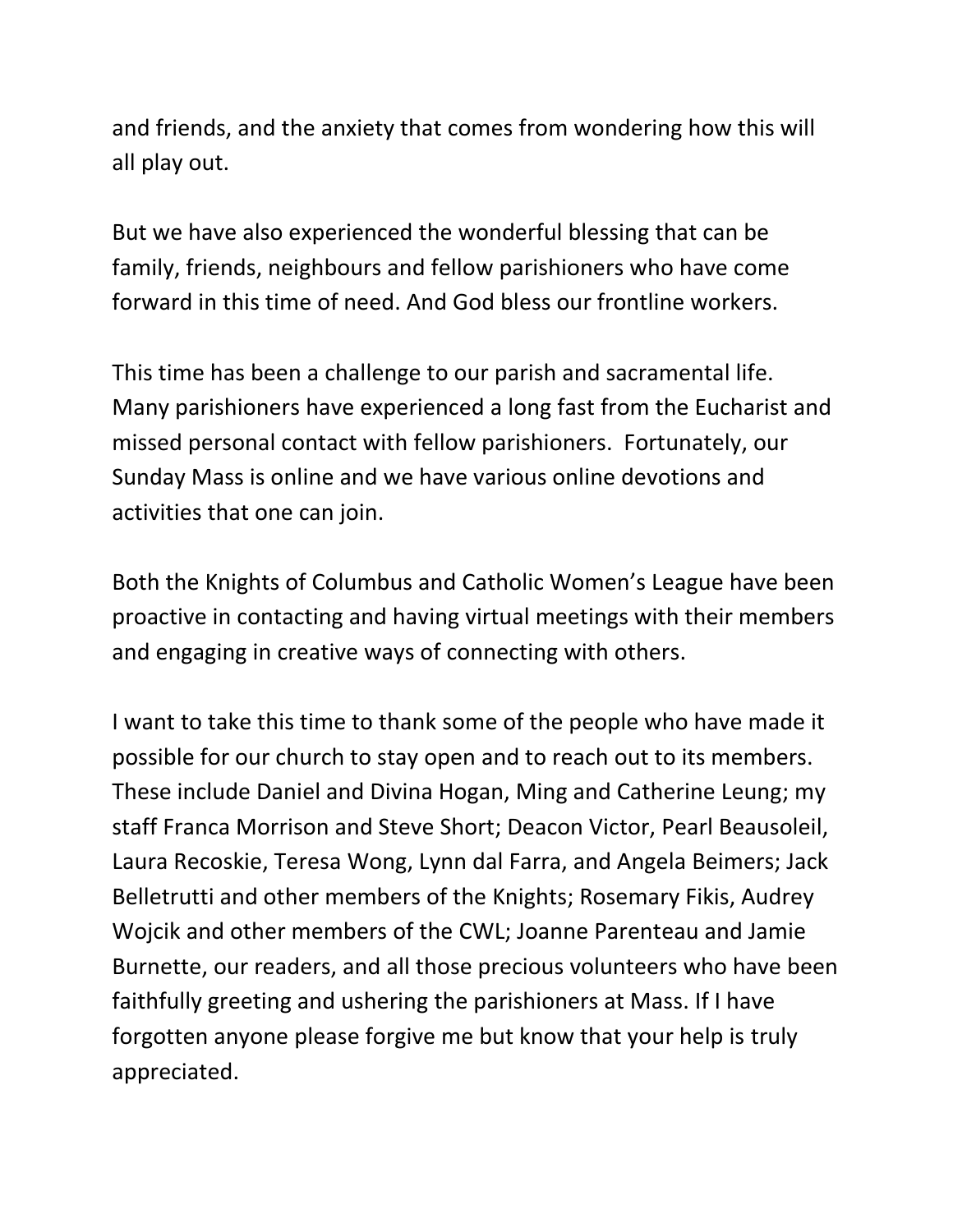I also want to thank all those parishioners who have not been able to return to church but have nonetheless continued to faithfully support the parish both financially and in prayer. Your thoughtfulness and generosity are deeply appreciated. You are in my prayers.

Even though we are not all physically together yet we are still united in spirit. But I must say, I do look forward to the day when we can gather together again for worship – without social distancing or masks – and enjoy each others company. It keeps me going.

But what keeps all of us going is our Faith. "*Jesus Christ is the same yesterday, today and forever*" (Hebrews 13:8). He does not change with the times.

So, whether times are good or bad He is no less God, no less loving, no less present with us.

Difficult times can be a grace-filled opportunity to examine our relationship with Jesus Christ and recommit to and deepen it. So that when our current trials abate, we can come out of them renewed in spirit, strengthened in faith, purified in heart, but as if by fire.

I will end with an excerpt from Psalm 91: You who live in the shelter of the Most High, who abide in the shadow of the Almighty, will say to the Lord, "My refuge and my fortress; my God, in whom I trust."